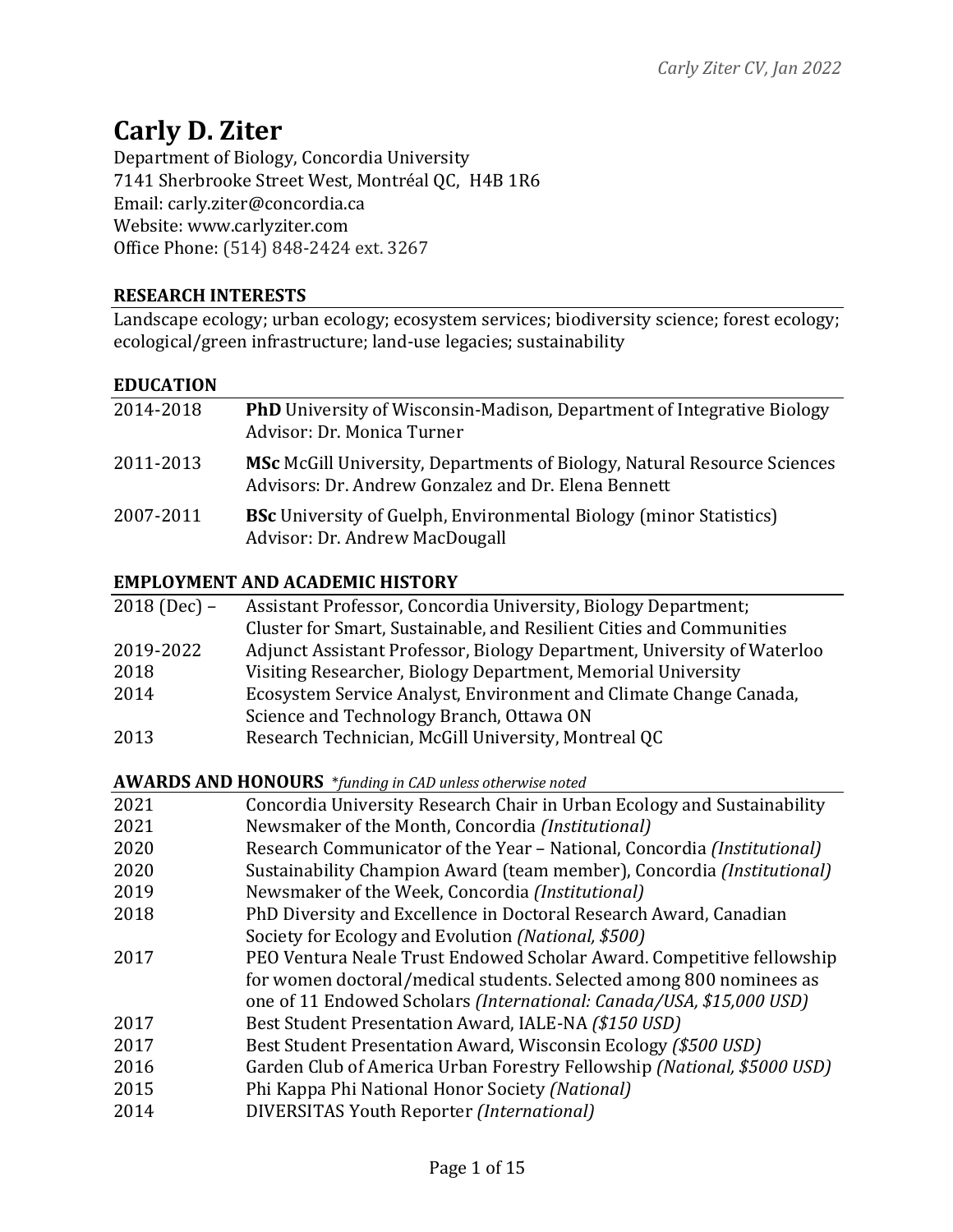| Hon. Mention Union of Concerned Scientists Ecoservice Award (National)     |
|----------------------------------------------------------------------------|
| Environmental Sciences Academic Prize, University of Guelph                |
| (Institutional, \$1000)                                                    |
| Beth Duncan Gold Medal, awarded for university extracurricular activities, |
| University of Guelph <i>(Institutional)</i>                                |
| Best Student Talk, Ontario Biology Day (Provincial, \$200)                 |
| Best Undergraduate Thesis Proposal in Integrative Biology, University of   |
| Guelph (Institutional, \$300)                                              |
|                                                                            |

# **ACADEMIC PUBLICATIONS**

## **Peer Reviewed Journal Articles** (Google Scholar: 850 citations, H-Index 13)

*† indicates a student advisee*

## *In Review/Revision*

- *†*Hutt-Taylor K, **Ziter CD**. Private trees contribute uniquely to urban forest diversity and structure: a community-based study of the urban forest. Urban Forestry and Urban Greening (Submitted 2021-09-08)
- Santangelo et al (over 250 authors including **Ziter**). Parallel environmental and evolutionary change in response to urbanization on a global scale. *In Review*

## *Published/In Press*

- 17. Buxton RT, Bennett JR, Reid AJ, Shulman CM, Cooke SJ, Francis CM, Nyboer EA, Pritchard G, Binley A, Avery-Gomm S, Ban NC, Beazley KF, Bennett E, Blight LK, Bortolotti LE, Camfield AF, Gadallah Z, Jacob AL, Naujokaitis-Lewis I, Raudsepp-Hearne C, Roche DG, Soulard F, Stralberg D, Sadler KD, Solarik KA, **Ziter CD**, Brandt J, McKindsey CW, Greenwood DA, Boxall PC, Ngolah C, Chan KMA, Lapen D, Poser S, Girard J, DiBacco C, Hayne S, Orihel D, Lewis D, Littlechild D, Marshall S, McDermott L, Whitlow R, Browne D, Sunday J, Smith PA. 2021. Key information needs to move from knowledge to action for biodiversity conservation in Canada. Biological Conservation *(In Press)*
- 16. **Ziter CD**, Herrick B, Johnson M, Turner MG. 2021. Ready, set, go: Community science field campaign reveals habitat preferences of nonnative Asian earthworms in an urban landscape. BioScience *(In Press)*
- 15. Shannon T, <sup>†</sup>Ahler S, <sup>†</sup>Mathers M, **Ziter CD**, Dugan H. 2020. Road salt impact on soil electrical conductivity across an urban landscape. Journal of Urban Ecology 6: juaa006
- 14. McDonald R, Mansur A, Ascensao F, Colbert M, Crossman K, Elmqvist T, Gonzalez A, Guneralp B, Haase D, Hamann M, Hillel O, Huang K, Kahnt B, Maddox D, Pacheco A, Pereira H, Seto K, Simkin R, Walsh B, Werner A, **Ziter CD**. 2020. Research gaps in knowledge of the impact of urban growth on biodiversity. Nature Sustainability 3: 16-24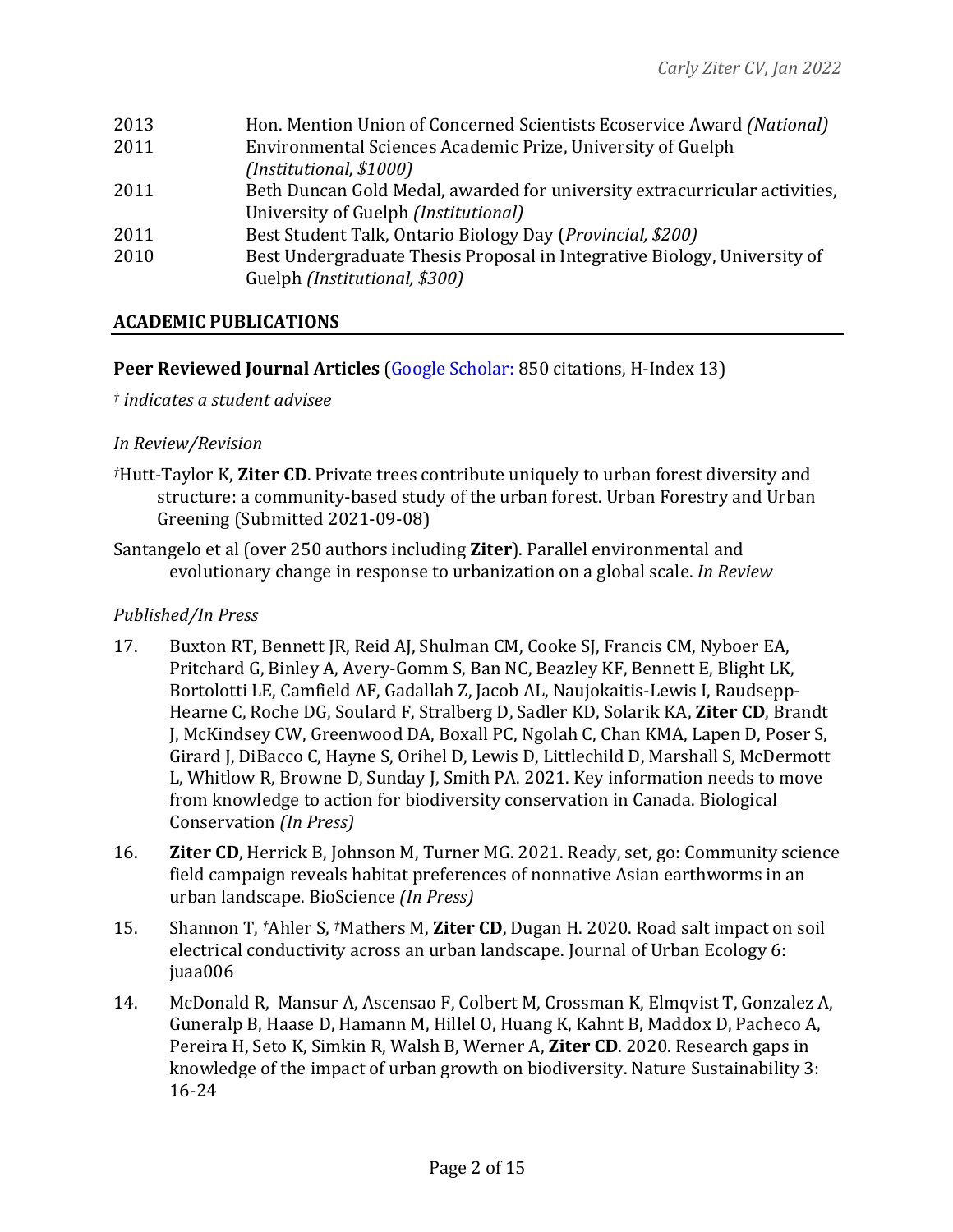- 13. **Ziter CD**, Pedersen EJ, Kucharik CJ, Turner MG. 2019. Scale-dependent interactions between tree canopy cover and impervious surfaces reduce daytime urban heat during summer. PNAS 116: 7575-7580
- 12. Dyson K, **Ziter C**, Patterson MS, Fuentes TL. 2019. Conducting urban ecology research on private property: advice for new urban ecologists. Journal of Urban Ecology 5: juz001 *\* Peer J Preprint was a "Top 5 Most Viewed Article" in its subject area in 2018*
- 11. **Ziter C,** Turner MG. 2018. No evidence of co-facilitation between a non-native Asian earthworm *(Amynthas tokioensis)* and invasive common buckthorn *(Rhamnus cathartica*) in experimental mesocosms. Biological Invasions 21: 111-122
- 10. **Ziter C,** Turner MG. 2018. Current and historical land use influence soil-based ecosystem services in an urban landscape. Ecological Applications 28: 643-654
- 9. **Ziter C**, Graves RA, Turner MG. 2017. How do land-use legacies affect ecosystem services in United States cultural landscapes? Landscape Ecology 32: 2205-2218
- 8. Rose KC, Graves RA, Hansen WD, Harvey BJ, Qiu J, Wood SA, **Ziter C**, Turner MG. 2017. Historical foundations and future directions in macrosystems ecology. Ecology Letters 20: 147-157
- 7. **Ziter C** 2016. The biodiversity-ecosystem service relationship in urban areas: A quantitative review. Oikos 125: 761-768 *\* Editor's Choice, June 2016*
- 6. Mitchell MGE, Bennett EM, Gonzalez A, Lechowicz M, Rhemtulla J, Cardille J, Vanderheyden K, Poirier-Ghys G, Renard D, Delmotte S, Albert C, Rayfield B, Dumitru M, Huang HH, Larouche M, Liss K, Maguire D, Martins K, Terrado M, Ziter C, Taliana L, Dancose K. 2015. Montérégie Connection: linking landscapes, biodiversity, and ecosystem services to improve decision making. Ecology & Society 20(4):15
- 5. **Ziter C,** Bennett E, Gonzalez A. 2014. Temperate forest fragments maintain aboveground carbon stocks out to the forest edge despite changes in community composition. Oecologia 176: 893-902
- 4. **Ziter C**, Bennett E, Gonzalez A. 2013. Functional diversity and management mediate aboveground carbon stocks in small forest fragments. Ecosphere 4: art85.
- 3. Liss K, Mitchell MGE, MacDonald GK, Mahajan S, Méthot J, Jacob AL, Maguire D, Metson G, Ziter C, Dancose K, Martins K, Terrado Casanovas M, Bennett EM. 2013. Variability in ecosystem service measurement: a case study of pollination service studies. Frontiers in Ecology and the Environment 11:414-422
- 2. **Ziter C**, MacDougall AS. 2013. Nutrients and defoliation increase soil carbon inputs in grassland. Ecology 94:106-116
- 1. **Ziter C**, Robinson EA, Newman JA. 2012. Climate change and voltinism in California insect pest species: sensitivity to location, scenario and climate model choice. Global Change Biology 18:2771-2780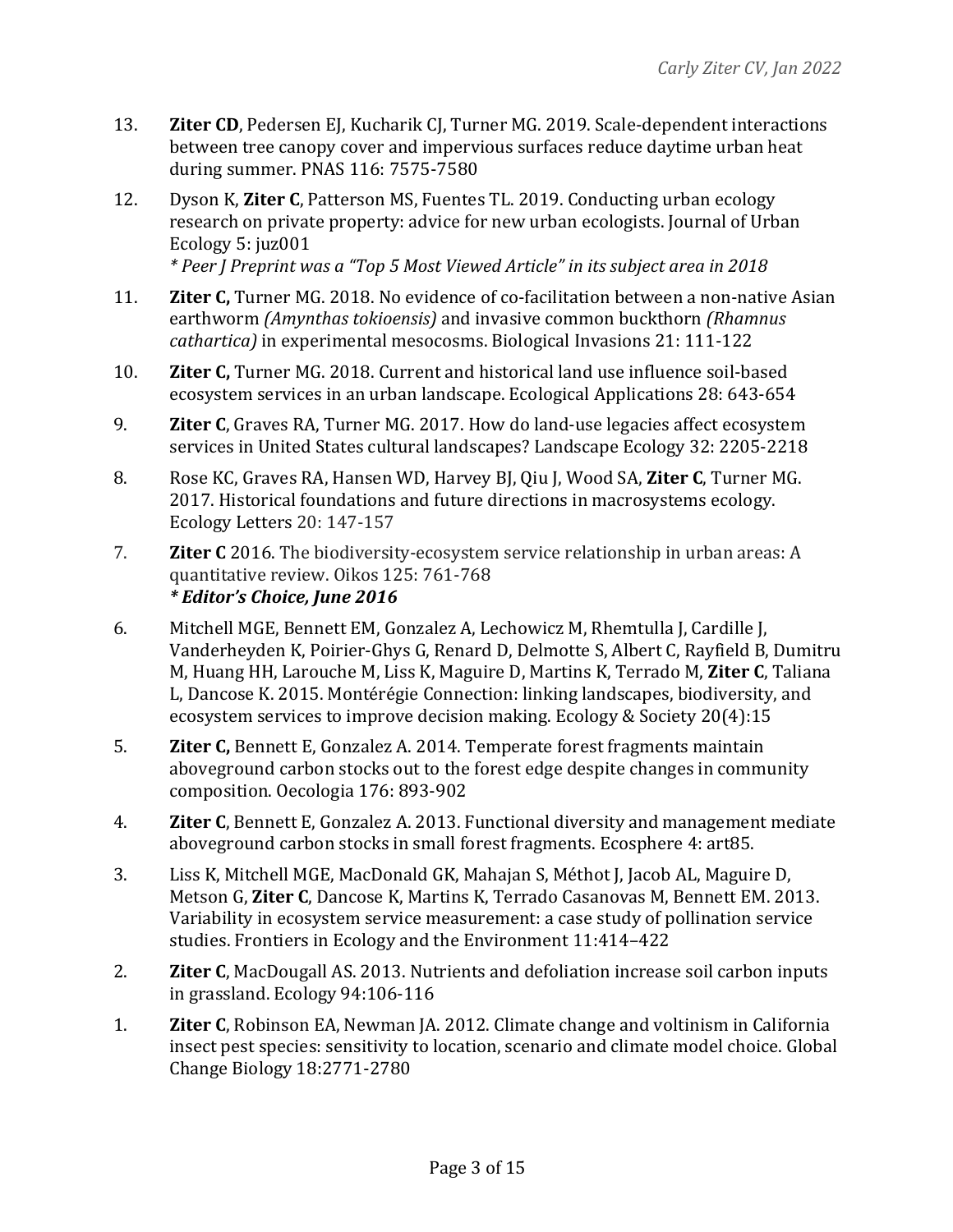## **Other Publications**

#### *Non-Peer Reviewed Articles*

- **Ziter C**, Pedersen EJ, Kucharik CJ, Turner MG. 2019. Reply to Drescher: Interdisciplinary collaboration is essential to understand and implement climate-resilient strategies in cities. PNAS
- **Ziter C**, Mitchell M, Bardekjian A, Conway T, Danyluk A, Molnar M, Pachcinski M, Podur J, Schaefer V, Clark J, Murphy S. 2018. Connect Urban Planners and Urban Ecologists to Create Sustainable Canadian Cities. The Nature of Cities.

## *Book Chapters*

- Miller J. Ziter C. Koontz M. Fieldwork in Landscape Ecology. In: Perry G. Minor E. Francis R, Millington J (eds) Handbook of Landscape Ecology. Routledge, Taylor and Francis Group *(Accepted)*
- Bennett EM, Albert C, Ball A, Cardille J, Dancose K, Delmotte S, Gonzalez A, Hsin HH, Lechowicz M, Liss K, Kipp R, Maguire D, Mahajan S, Mitchell M, Teixeira-Martins K, Raudsepp-Hearne C, Renard D, Rhemtulla J, Taliana L, Terrado M, Ziter C. 2019. The Montérégie Connection: Understanding How Ecosystems Can Provide Resilience to the Risk of Ecosystem Service Change. In: Schröter M, Bonn A, Klotz S, Seppelt R, Baessler C (eds) Atlas of Ecosystem Services. Springer, Cham

## *Reports*

- McDonald R, Colbert M, Hamann M, Simkin R, Walsh B. *(Coordinating Lead Authors)*, Ascensão F, Barton M, Crossman K, Edgecomb M, Elmqvist T, Gonzalez A, Guneralp B, Haase D, Hillel O, Huang K, Maddox D, Mansur A, Paque J, Pereira H, Pierce J, Weller R, Seto K, Tan M, Ziter C *(Lead Authors)*. 2018. Nature in the Urban Century: A global assessment of important areas for safeguarding biodiversity and human well-being. The Nature Conservancy.
- Doyle M, Malouin C, Liss K, **Ziter C**. 2014. Toward an Ecosystem Potential Index for Canada (EPIC): A Boreal Case Study. Environment and Climate Change Canada.

## **GRANTS AND FELLOWSHIPS** \*funding in CAD unless otherwise noted

*I* have been the recipient of grant and fellowship funding worth over \$2.8 million as a Lead PI, Co-PI, or Co-Applicant (with ~750K specifically to my program), including multiple *interdisciplinary team grants for research spanning the fields of ecology, fine arts, engineering, and public health*

# **Research Grants (as PI/Co-PI/Co-Applicant)**

- 2021-2026 Concordia University Research Chair in Urban Ecology and Sustainability (Sole PI, \$100,000)
- 2021-2025 NSERC CREATE "DesignLIFES: Design of Living Infrastructure for Ecosystem Services" (Co-applicant, Jenn Drake is Lead PI, \$1,650,000)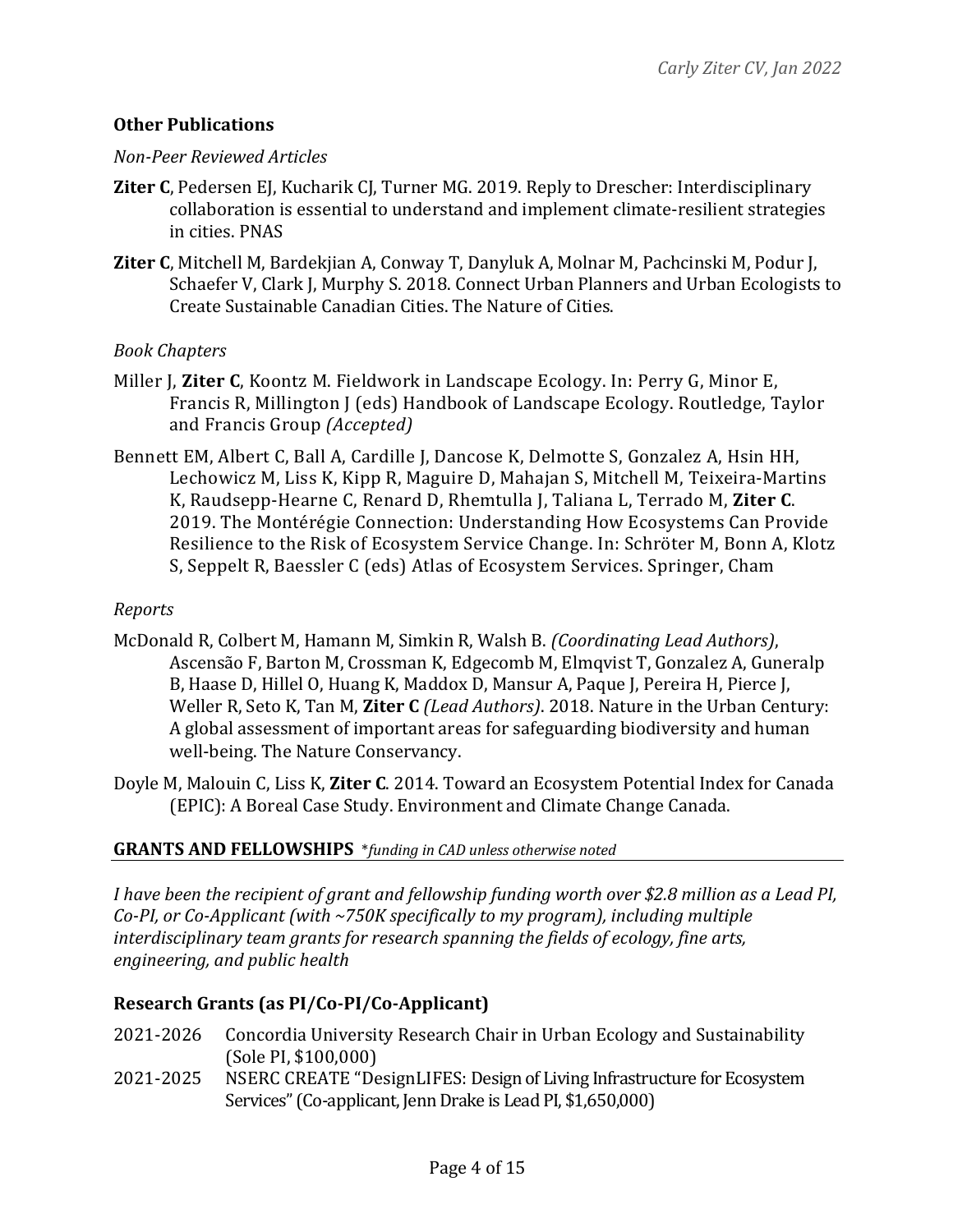- 2021-2024 SSHRC Partnership Development Grant "Urban-nature partnership to study the social impacts of tree loss" (Co-PI, Tenley Conway is Lead PI, \$191,707)
- 2021-2023 New Frontiers in Research Fund Exploration "Do urban trees affect human respiratory health and autoimmune diseases through microbiomes, air contaminants, and allergens?" (Co-App, Isabelle Laforest-Lapointe is Lead PI, \$250,000)
- 2020-2025 Trottier Family Foundation, "Help Cities Offset the Effects of Heat Islands" (Co-PI, Ursula Eicker is Lead PI, \$100,000)
- 2019-2024 NSERC Discovery Grant "Biodiversity-Ecosystem Service Relationships in Spatially Heterogeneous, Dynamic Urban Landscapes" (Sole PI, \$140,000 plus \$12,500 Discovery Launch Supplement)
- 2020-2021 Concordia Early Career Research Support Opportunity, "NDG Community Tree Project" (Sole PI, \$6500)
- 2020-2021 SSHRC Partnership Engagement Grant "Déconstruction du Pont Champlain : co-création de propositions de récupération des matériaux et engagement citoyen" (Co-PI, Alice Jarry is Lead PI, \$24,711)
- 2019-2020 Concordia Cities Project Fund "Designing Pollinator Friendly Cities" (Lead PI, \$2000)
- 2019-2020 Concordia Cities Project Fund "Engagement durable et cycle de vie des matériaux : le bien-être des communautés et la récupération d'une infrastructure routière" (Co-PI, Alice Jarry is Lead PI, \$10,000)
- 2016-2017 National Geographic Early Career Grant, "Impacts of multiple invasive species on ecosystem service provision in an urbanizing agricultural watershed" (Lead PI, \$4116 USD)
- 2014-2015 McGill Sustainable Projects Fund "Linking Action and Research on Sustainability" (Co-PI with Elena Bennett, Catherine Potvin; \$39,580) 2014 Canadian Society for Ecology and Evolution Symposium Award (Co-PI, \$1000)

# **Funded Research Grants (as Collaborator)**

- 2020-2026 NSERC CREATE "Science Leadership for Global Sustainability" (Lead PI Damon Matthews, Ziter is collaborator)
- 2020-2026 NSERC CREATE "Training the future leaders in urban forestry (Ufor)" (Lead PI Christian Messier, Ziter is collaborator)
- 2019-2022 NERC "FUSED Functionality of Urban Soils supporting Ecosystem service Delivery" (Lead PI Alex Dumbrell, Ziter is collaborator/visiting researcher)

# **Scholarships, Travel Grants, Pedagogy, Other Funding**

2021 WWF Go Wild School Grant (Co-PI with Cassandra Lamontagne, \$1000) 2020 Course Design Support, Teaching and Learning Working Group, Concordia (\$2000) 2020 ECO Canada student internship funding (x3) (\$11,000) 2017/19 Phi Kappa Phi Honour Society Love of Learning Award (x2) (\$1000 USD) 2016-2018 Travel Awards (x4), UW-Madison Integrative Biology Dept (\$2850 USD) 2017 Travel Award Canadian Society for Ecology and Evolution (\$500)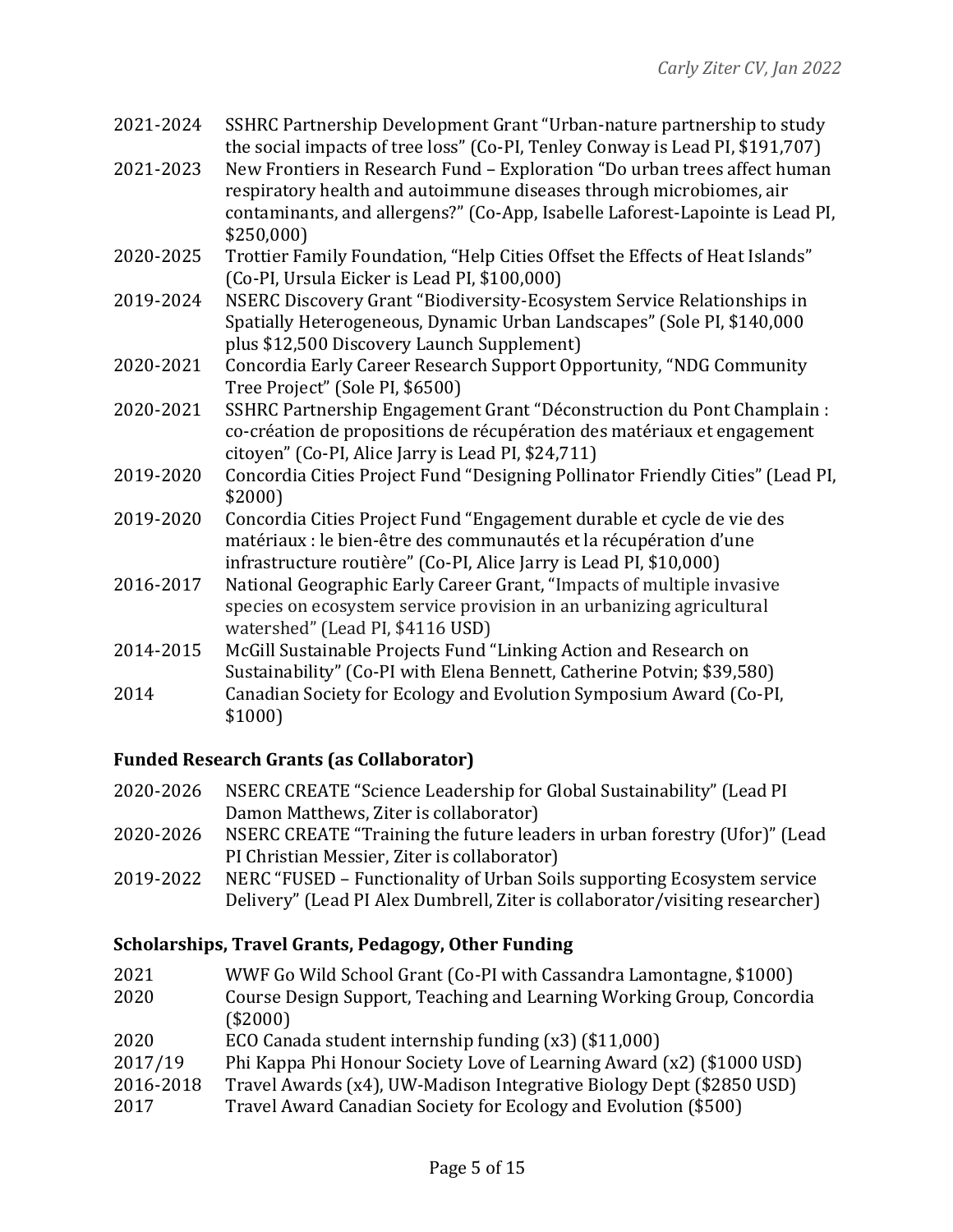| 2017      | Travel Award US-International Association of Landscape Ecology (\$500 USD) |
|-----------|----------------------------------------------------------------------------|
| 2014-2017 | NSERC Canada Graduate Scholarship - PhD (\$105,000)                        |
|           | * declined to attend US institution, accepted NSERC PGS-D (\$63,000)       |
| 2015      | Incoming Graduate Research Fellowship, UW-Madison (\$20,000 USD)           |
| 2013      | McGill International Research Award (\$2000 CAD)                           |
| 2012      | Quebec Center for Biodiversity Science Excellence Award (\$2195)           |
| 2011-2012 | NSERC Canada Graduate Scholarship - MSc (\$17,500)                         |
| 2011      | Graduate Excellence Fellowship, McGill University (\$4228)                 |
| 2011      | Graduate Admission Award, McGill Biology Department (\$2500)               |
| 2007-2011 | Board of Governors Scholarship, University of Guelph (\$8000)              |
| 2009/10   | OAC Dean's Scholarship, University of Guelph (x2) (\$2000)                 |
| 2010      | Arthur Latornell Travel Award, University of Guelph (\$1000)               |
| 2010      | OAC'54 International Study Award, University of Guelph (\$1450)            |
| 2009      | NSERC Undergraduate Student Research Award (\$4500)                        |
| 2007      | University of Guelph Entrance Scholarship (\$3000)                         |

# **WORKING GROUP PARTICIPATION AND SYMPOSIA ORGANIZATION**

| Invited Working Group Participant, Equitable cities for healthy people and                                                                             |
|--------------------------------------------------------------------------------------------------------------------------------------------------------|
| nature, Carleton University                                                                                                                            |
| Invited Working Group Participant, The future of indicators for assessing                                                                              |
| landscape sustainability, McGill University                                                                                                            |
| Invited Collaborator, ParkSeek: A national interdisciplinary collaboration on<br>geographic accessibility to, and quality of experiences in, parks and |
| recreational facilities across Canada (Public Health Agency of Canada)                                                                                 |
| Core Team member, NSF-RCN horizon-scan on Urban Eco-Evolutionary                                                                                       |
| Dynamics                                                                                                                                               |
| Invited Workshop Participant, Atelier sur les îlots de chaleur du comité                                                                               |
| d'experts en adaptation, City of Montreal                                                                                                              |
| Symposium Organizer "Building Community [Citizen] Science in Canada:                                                                                   |
| Successes, Lessons Learned, Next Steps", Canadian Society for Ecology and                                                                              |
| Evolution (Virtual, Vancouver BC)                                                                                                                      |
| Invited Working Group Participant, Identifying Canada's information needs                                                                              |
| to meet biodiversity conservation targets, Ottawa, ON                                                                                                  |
| Invited Workshop Participant, Relational Future Visioning, Concordia Office<br>of Rules and Norms                                                      |
| Invited Workshop Participant, Atelier de travaile sur la strategie de<br>protection des pollinisateurs, City of Montreal                               |
| Invited Working Group Participant, Subjective Atlas of Montreal                                                                                        |
| [CANCELLED/POSTPONED due to COVID-19]                                                                                                                  |
| Symposium Co-Organizer (with I Laforest-Lapointe), "Integrating urban                                                                                  |
| ecology across scales and trophic levels", Canadian Society for Ecology and                                                                            |
| Evolution, Fredericton, NB                                                                                                                             |
| Working Group Co-Organizer (with A Munson), Quebec Urban Biodiversity                                                                                  |
| Research, Montreal, QC                                                                                                                                 |
| Invited Working Group Participant, sUrBio2050 "Assessing globally                                                                                      |
|                                                                                                                                                        |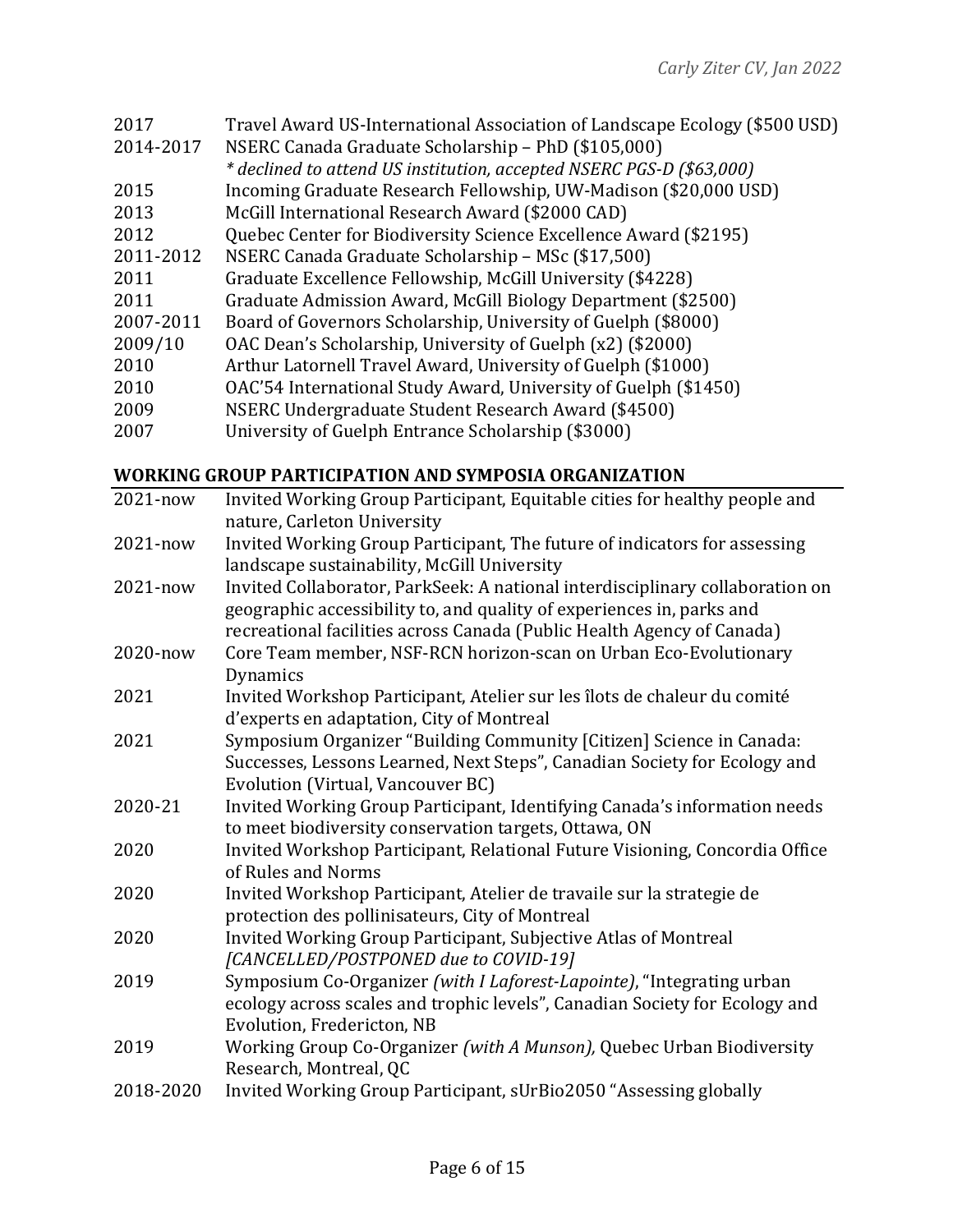|      | important areas for biodiversity preservation and human well-being", sDiv,         |
|------|------------------------------------------------------------------------------------|
|      | Germany                                                                            |
| 2017 | Symposium Co-Organizer (with M Mitchell), "Accelerating urban ecology in           |
|      | Canada: Identifying current research approaches, gaps, and needs in                |
|      | Canadian cities", Canadian Society for Ecology and Evolution, Victoria, BC         |
| 2014 | Symposium Co-Organizer (with Kiyoko Gotanda, Tanya Stemberger, Jesse               |
|      | <i>Rogerson</i> ), "Science Communication: hands-on skill building in blogging and |
|      | radio/podcasting", Canadian Society for Ecology and Evolution, Montreal, QC        |
|      |                                                                                    |

## **INVITED TALKS**

#### **Invited Keynotes and Public Lectures**

- 2021 Keynote Speaker, University of Wisconsin System Sustainability Keynote Speaker, Montgomery Parks Tree Summit Keynote Speaker, Centre for Applied Sciences in Ontario Protected Areas Pint of Science Canada, "Future Cities" \*Public Audience of 110
- 2020 Walrus Talks, "Living Better" \*Public Audience of >450 Keynote speaker, Ottawa-Carleton Institute of Biology symposium \* Student invited *speaker* [CANCELLED due to COVID-19]
- 2019 Keynote Speaker, Sustainability Across Disciplines Conference, Concordia University Invited Panelist, Beyond Disciplines Lecture Series: Cities, Concordia University

## **Invited Departmental Seminars**

*(Scheduled 2022) Departmental Seminar, Cary Institute for Ecosystem Studies (Scheduled 2022) Departmental Seminar, University of Toronto (Scheduled 2022) Departmental Seminar, University of Manitoba (Scheduled 2022) Departmental Seminar, McGill University Biology* 2021 Departmental Seminar, University of Pittsburgh Engaging Science Seminar, Dawson College 2020 Seminar, Critical Garden Studies Working Group, Concordia Centre for Interdisciplinary Studies in Society and Culture Seminar, Cary Institute, Millbrook, NY *[POSTPONED due to COVID-19]* Departmental Seminar, Université du Quebec a Montreal Departmental Seminar, York University Departmental Seminar, Université de Montreal 2019 Departmental Seminar, Queens University, Biology Departmental Seminar, Kent State University, Biology, Ohio USA Departmental Seminar, U de Montréal, Institute de recherché en biologie végétale Departmental Seminar, McGill University, MacDonald Campus Departmental Seminar, Concordia University, Geography, Planning, Environment Departmental Seminar, University of Toronto Mississauga, Biology and Centre for Urban Environments 2018 Departmental Seminar, Concordia University, Biology Departmental Seminar, University of Wisconsin-Madison, Biology Colloquium

Departmental Seminar, University of Wisconsin-Madison, Center for Limnology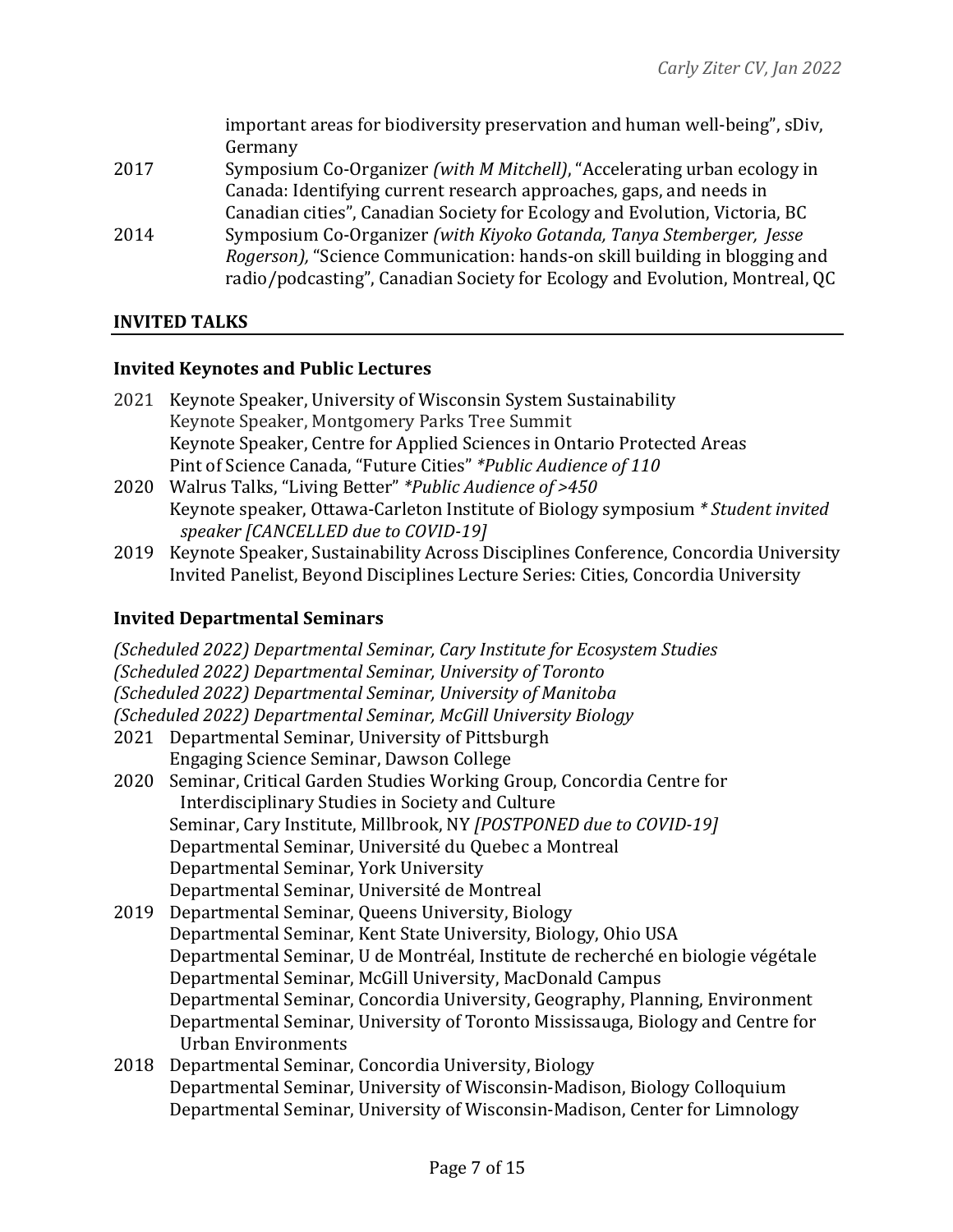## 2017 Departmental Seminar, Memorial University of Newfoundland, Biology

## **Invited Symposium/Panel Presentations**

- 2021 Invited panelist, "Do the values of biodiversity scientists bias biodiversity science": Loyola Sustainability Research Center, Concordia University Invited Panelist, Leadership in Urban Forestry and Urban Landscape Design, European Forum on Urban Forestry and the Nature Based Solutions Institute Invited Panelist, Designing future landscapes: Reclamation, resilience, and environmental management, École d'architecture Université de Montréal Invited Panelist, "Campus as a Living Lab", Sustainability and the Climate Crisis, Montreal, OC
- 2020 Invited panelist, "Co-creating the Next-Generation Quartier: Let's talk about urban biodiversity and wellbeing", 4<sup>th</sup> Space, Concordia University Symposium Speaker, International Association of Landscape Ecology - North America, Toronto *[Symposia CANCELLED due to COVID-19]* Invited Panelist, Sustainability and the Climate Crisis, Montreal, QC *[Conference POSTPONED due to COVID-19]*
- 2019 Symposium Speaker, Ecological Society of America, Louisville, KY Symposium Speaker, Canadian Society for Ecology and Evolution, Fredericton, NB
- 2018 Symposium Speaker, Canadian Society for Ecology and Evolution, Guelph, ON
- 2017 Symposium Speaker, US-International Association of Landscape Ecology, Baltimore, MD *\*Best Student Presentation*

## **CONTRIBUTED TALKS** (presenting author only)

- 2020 **Ziter C**, IALE-NA, Virtual Conference
- 2019 **Ziter C**, Pedersen EJ, Kucharik CJ, Turner MG. Partners in Community Forestry, Cleveland, OH *\*Competitive speaker selection*
- 2018 **Ziter C**, Pedersen EJ, Kucharik CJ, Turner MG. OCBS, Montreal, OC **Ziter C**, Pedersen EJ, Kucharik CJ, Turner MG. NACCB, Toronto ON **Ziter C**, Pedersen EJ, Kucharik CJ, Turner MG. US-IALE, Chicago IL **Ziter C**, Turner MG. Wisconsin Ecology Symposium, Madison WI (Poster)
- 2017 **Ziter C**, Turner MG. CSEE, Victoria, BC **Ziter C**, Turner MG. Wisconsin Ecology Symposium, Madison WI \*Winner best talk
- 2016 **Ziter C**, Turner MG. ESA, Fort Lauderdale FL **Ziter C**, Turner MG. CSEE, St John's NL **Ziter C, Turner MG. Early Career Scientists Meeting - NTL LTER, Madison WI**
- 2015 **Ziter C.** ComSciCon: The National Science Communication Leadership Conference for Graduate Students, Cambridge MA (Poster)
- 2013 **Ziter C.** McGill Eco-Evo Seminar Series, Montreal QC **Ziter C, Bennett E, Gonzalez A. QCBS, Montreal QC Ziter C**, Bennett E, Gonzalez A. INTECOL, London UK **Ziter C**, Bennett E, Gonzalez A. ESA, Minneapolis, MN
- 2012 **Ziter C**, Bennett E, Gonzalez A. QCBS, Montreal QC
- 2011 **Ziter C**, MacDougall AS. Ontario Biology Day, Waterloo ON \*Winner best talk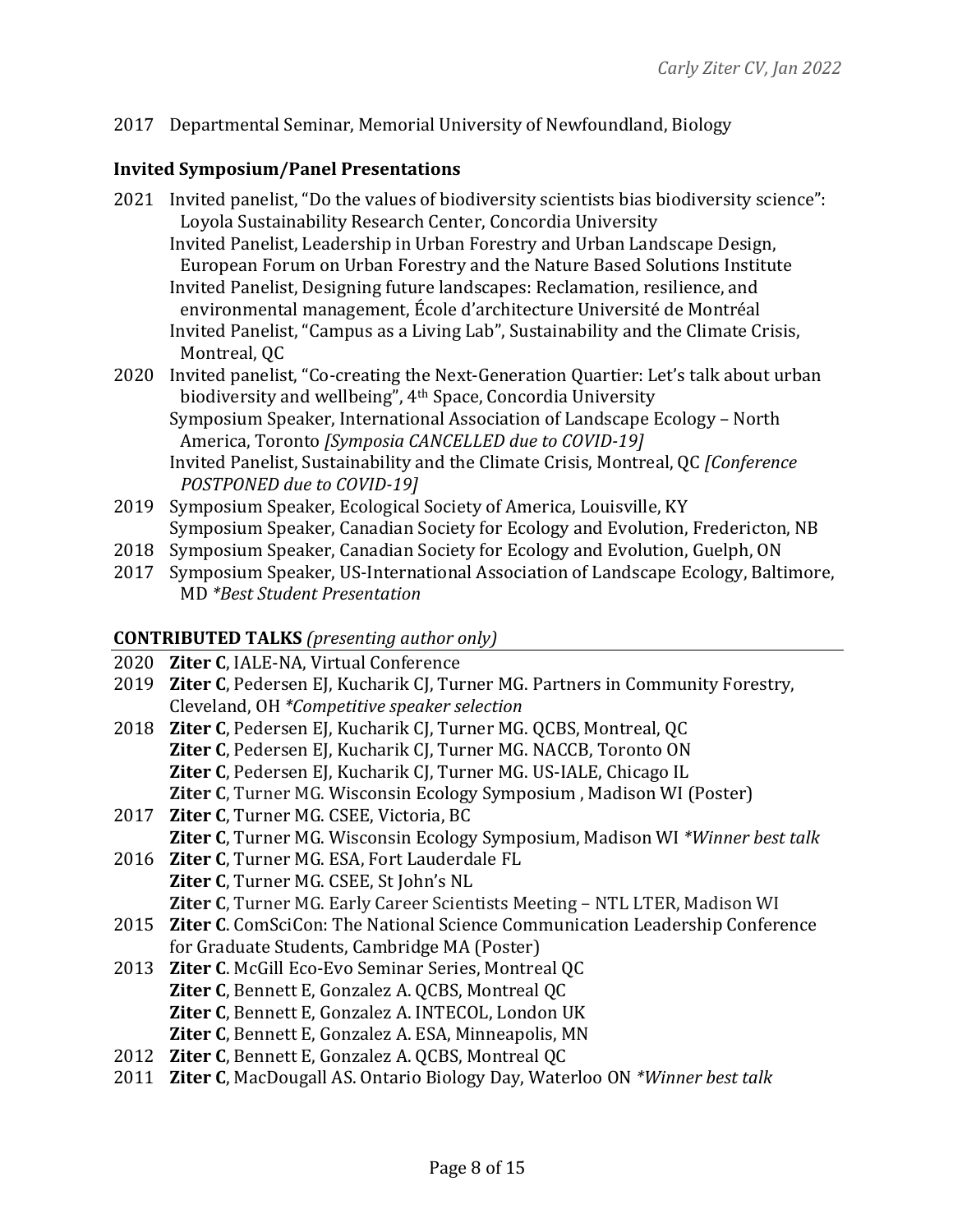## **TEACHING**

#### **Undergraduate Courses**

| 2020-2021 | BIOL398: Ecology of Urban Environments, Concordia (Course developed by         |
|-----------|--------------------------------------------------------------------------------|
|           | Ziter, 60 students, Fall terms). [Delivered remotely in 2020, and blended in   |
|           | 2021 due to COVID-19]                                                          |
|           | *featured by Concordia News: "How to teach biology during a pandemic" (link);  |
|           | part of the Sustainability Action Plan Living Labs initiative - resulting in a |
|           | student designed pollinator garden implemented on campus                       |
| 2019-2022 | BIOL226: Ecology and Biodiversity, Concordia (170 students, Winter terms)      |
|           | [Delivered remotely in 2020-21 due to COVID-19]                                |

#### **Direct Studies and independent research**

I regularly advise undergraduate students in directed studies and independent research through the Biology Department (BIOL490), Loyola College for Diversity and Sustainability (LOYC398), and Science College (SCOL398)

#### **Guest Lecturing**

| 2022       |                                                                              |
|------------|------------------------------------------------------------------------------|
| 2021       | Plants and People, University of New Brunswick                               |
|            | DesignLIFES NSERC CREATE Short Course                                        |
|            | Selected Topics in Architecture: Urban Commoning, McGill/Concordia           |
|            | Urban Horticulture, Macdonald Campus, McGill University                      |
| 2019, 2021 | Quebec Centre for Biodiversity Science Intensive Course, Mont St Hilaire     |
| 2019       | Data Driven Ecological Synthesis Intensive Course, U de M Biological Station |
| 2018       | Great Lakes, Rochester Institute of Technology                               |
| 2016       | Biology and Philosophy of Human/Animal Relationships, UW-Madison             |
| 2014       | Research in Sustainability, McGill University Department of Geography        |
| 2012       | Population and Community Ecology, McGill University                          |
|            |                                                                              |

## **Teaching Assistant**

|           | 2014-2017 UW-Madison: Introductory Biology (x2); Biocore Ecology, Evolution, Genetics |
|-----------|---------------------------------------------------------------------------------------|
| 2012-2013 | McGill: Population and Community Ecology; St. Lawrence Ecosystems                     |

#### **SUPERVISION AND MENTORING**

*I* lead an active, diverse research group of undergraduate, graduate, and postdoctoral trainees spanning biology, geography, sustainability, and interdisciplinary studies. My *trainees have been highly successful in obtaining internal and external independent funding* with my support, totalling over \$400,000 in funding over the past 2 years.

## **Postdoctoral Researchers**

Gail MacInnis, 2020-2022 *(MITACS Elevate Fellowship, Concordia Top Up Award); Maternity*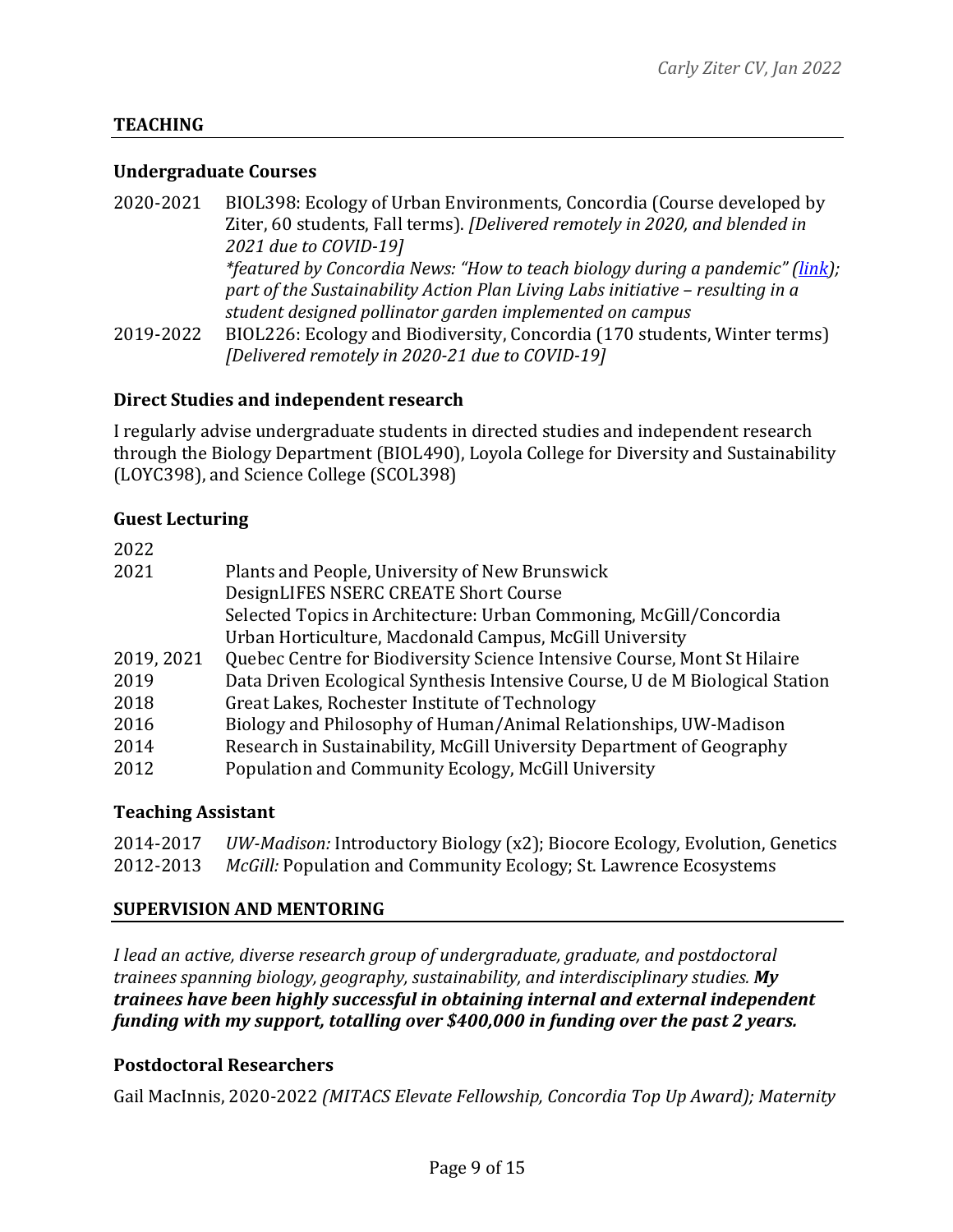## *leave 2021*

## **Graduate Students**

#### *Active*

Noa Davidai, PhD Biology, 2022-now *(Co-Advised Emma Despland; Concordia Merit* Scholarship, Concordia University Graduate Fellowship) Michael Paulausaks, MSc Biology, 2021-now *(Concordia Merit Scholarship)* Bella Richmond, PhD Biology, 2021 - now *(Concordia Merit Scholarship, Concordia University Graduate Fellowship, NSERC CGS-D)* Lingshan Li, PhD Geography, Planning, Environment, 2020-now *(Co-advised Ursula Eicker, Angela Kross via the Next Generation Cities Institute)* Fatemeh Izadi, PhD Individualized program, 2020-now *(Co-advised Ursula Eicker, Carmella Cucuzzella via the Next Generation Cities Institute); Maternity leave 2022 Completed* Kayleigh Hutt-Taylor, MSc Biology, 2019 - 2021 *(Concordia Merit Scholarship)* Serena Sinno, MSc Biology, 2019 - 2021 *(Co-advised JP Lessard; Hydro Quebec Scholarship)* Emily Kroft, MSc Biology, 2019 - 2021 *(NSERC CGS-M Award, Concordia Faculty of Arts and* 

*Sciences Scholarship)*

## **Undergraduate Researchers**

Mathieu Johnson, SCOL398: Independent Research Project, May-Dec 2021 Nicole Yu, Summer 2021 *(Mitacs Globalink Intern)* Maya Catterall, Summer 2020 *(Concordia USRA)*, May-Dec 2021*(NSERC USRA, Direct Study)* Sarah O'Driscoll, Artist in Residence, Summer 2021*(Concordia USRA)* Megan Tremblay, Summer 2021*(Concordia USRA)* Taylor Yeung, Direct Study in Sustainability, Jan 2021 - now Katie Philps, BSc Honours Project, Sept 2020 - now Kieu-Nhi Vu, Summer 2019 *(Concordia USRA)*, BSc Honours Project, May-Dec 2020 Majed Al Hanout, Summer 2020 *(NSERC USRA, FRQNT Top Up)* Élie Comtois, Summer 2020 *(ECO Canada Internship)* Daniel Cretu, Summer 2020 *(ECO Canada Internship)* Emma McLaughlin, Summer 2020 *(ECO Canada Internship)* Katie Philp, Summer 2019 *(Field Technician)* Serena Sinno, Summer 2019 *(Field Technician)*

# **Student Committees**

## *Active*

Pablo Sandoval, MSc Biology, UBC (D Srivastava, Advisor), 2022-now Dana Martin, MSc Biology, Concordia (JP Lessard, Advisor), 2022-now Animesh Ghose, PhD Biology, McGill University (A Gonzalez, E Filotas), 2022-now Susan McLatchie, MSc Biology, Concordia (D Walsh, Advisor), 2021-now Laura Raymond, PhD Biology, UQAM (T Handa, Advisor), 2021-now Hugo Ouellet, MSc Biology, UQAM (A Paquette, Advisor), 2021-now Danny McIsaac, MSc Biology, University of Waterloo (R Rooney, Advisor), 2020-now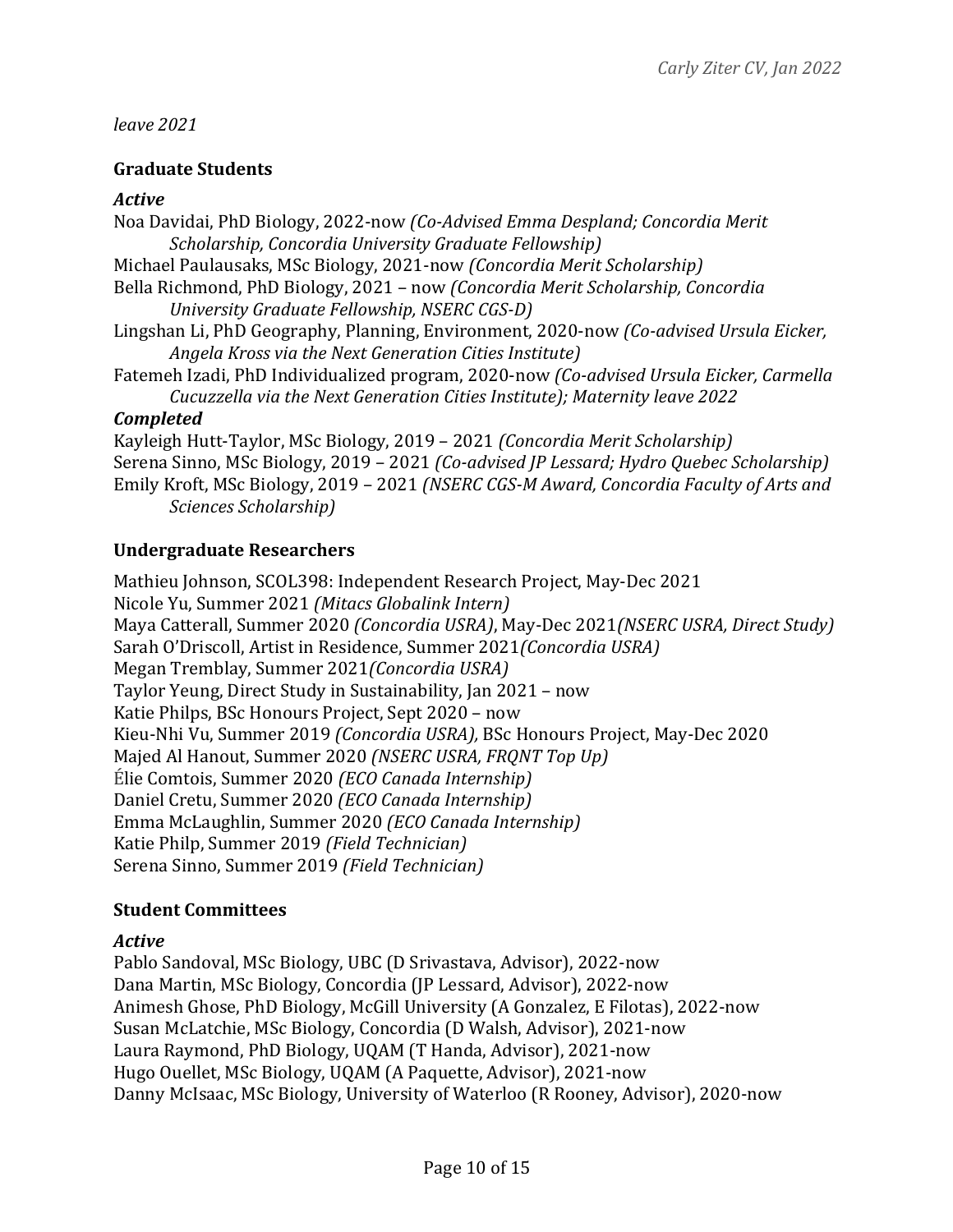Gabrielle Nessel, MSc Biology, Concordia (D Fraser, P Peres-Neto, Advisors), 2020-now Gabrielle Rimok, MSc Biology, Concordia (P Peres-Neto, Advisor), 2020-2021 Shannon Clarke, MSc Biology, Concordia (J Grant, D Fraser, Advisors), 2019 - now Victor Renaud, MSc Biology, Concordia (JP Lessard, Advisor), 2019 - now Anne-Sophie Caron, PhD Biology, Concordia (E Despland, Advisor), 2019 - now *Completed* Isaac Eckert, MSc Biology, Concordia (JP Lessard, Advisor), 2019 - 2021

Pamela Yataco, BSc Biology, Concordia (E Despland, Advisor), 2019

## **Thesis External**

Eric Dexheimer, MSc, Concordia Maria Isabel Carol Aristizabal, UQAM, 2021 Makayla Harris, MSc, Concordia Francois Cardou, PhD, Sherbrooke

## **Additional Mentoring**

|      | 2017-2018 Peer mentor, Zoology Introductions for New Students program, UW-Madison |
|------|-----------------------------------------------------------------------------------|
|      | 2012-2017 Supervised 6 research assistants, McGill and UW-Madison                 |
| 2013 | Supervised 3 sustainability interns, McGill                                       |

## **PROFESSIONAL SERVICE**

## **Selected University and Community Service**

| $2021 - now$ | Member, hiring committee for Tier 2 CRC in Ecological Sustainability         |
|--------------|------------------------------------------------------------------------------|
| $2021 - now$ | Member, Campus Master Plan Initiative, Concordia                             |
| $2021 - now$ | Member, Speculative Life Research Cluster, Milieux Institute, Concordia      |
| $2021 - now$ | Member, Alliance Fôret Urbaine, Montreal                                     |
| $2021 - now$ | Fellow, Loyola College for Diversity and Sustainability, Concordia           |
| $2021 - now$ | Comité Scientifique, Chaire de recherche sur la forêt urbaine (Alain         |
|              | Paquette), UQAM                                                              |
| $2020 - now$ | Faculty of Arts and Sciences representative, Centraide, Concordia University |
| $2019 - now$ | Internal MSc NSERC Committee, Faculty of Arts and Sciences, Concordia        |
|              | University                                                                   |
| $2019 - now$ | Member, Loyola Sustainability Research Centre, Concordia University          |
| $2019 - now$ | Fellow, Science College, Concordia University                                |
| $2019 - now$ | Communication Committee, International Association of Landscape Ecology -    |
|              | North America                                                                |
| $2019 - now$ | Core Faculty Member, Concordia Cluster for Smart, Sustainable, and Resilient |
|              | <b>Cities and Communities</b>                                                |
| $2018 - now$ | Member, Quebec Centre for Biodiversity Science, FRQNT Strategic Network      |
| 2021         | Workshop on Academic Writing, Concordia Biology Graduate Association         |
| 2020         | Judge, Student Presentations, QCBS Annual Meeting                            |
| 2020         | Working Group, Increasing Access to Campus Green Spaces During COVID-        |
|              | 19, Concordia University                                                     |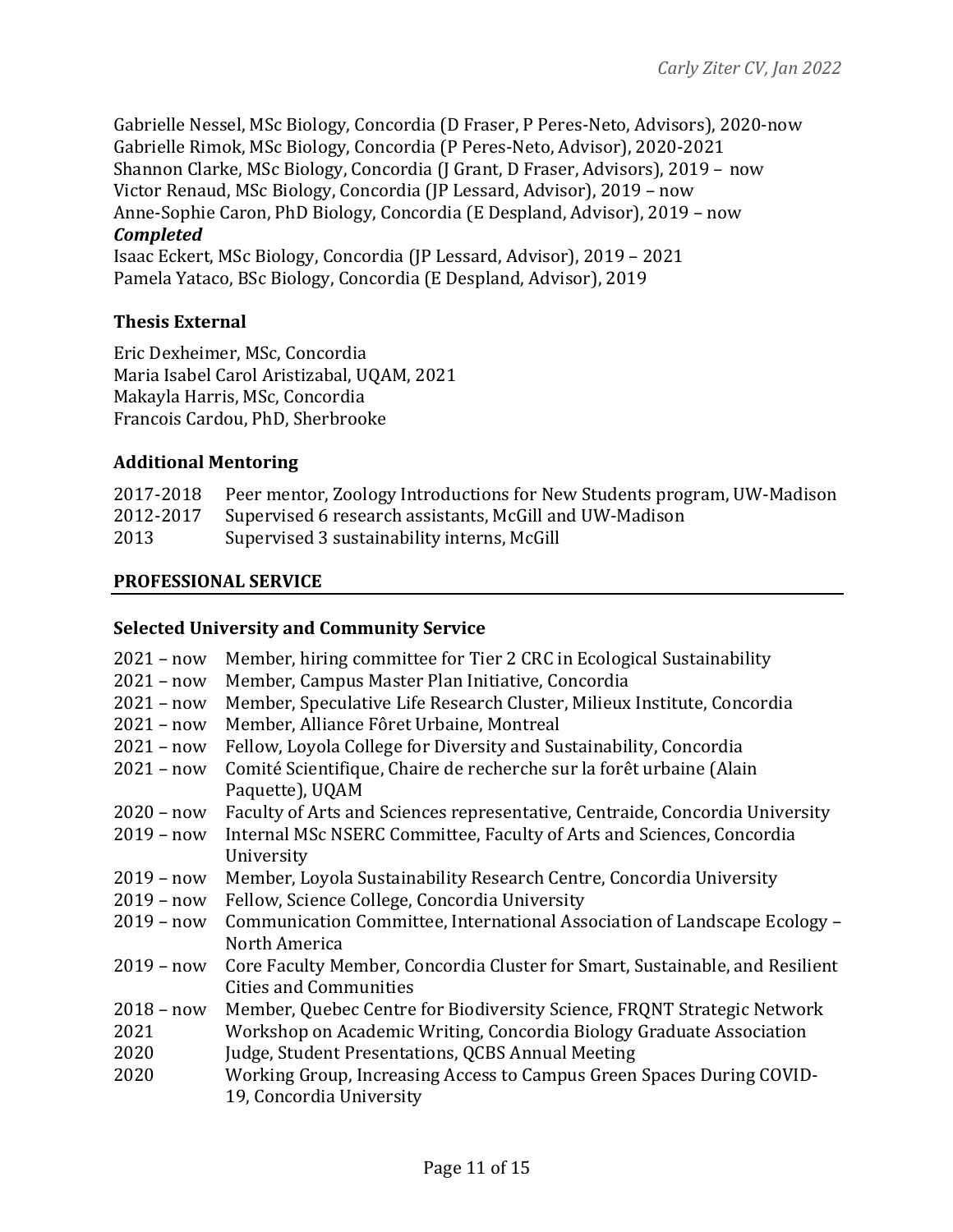| 2019      | Organizing Committee and Volunteer, Loyola Campus Tree Planting (185)<br>native trees planted on campus in partnership with Soverdi) |
|-----------|--------------------------------------------------------------------------------------------------------------------------------------|
| 2019      | Judge, Student Presentations, Bold Science Conference, Concordia University                                                          |
| 2019      | City Studio Planning Meeting, Concordia University                                                                                   |
| 2017-2019 | Journal of Urban Ecology Editorial Board - Social Media Editor                                                                       |
| 2015-2019 | International Network of Next Generation Ecologists Working Group                                                                    |
| 2016-2018 | Leadership of data collection, processing, and management for a 150-sensor                                                           |
|           | array to study urban heat island effects for the NTL-LTER                                                                            |
| 2015-2016 | President, UW-Madison Zoology Graduate Student Organization                                                                          |
| 2015-2016 | Grad student rep, Zoology Instructional Programs Committee, UW-Madison                                                               |
| 2012-2013 | Organismal Seminar Graduate Representative, McGill Department of Biology                                                             |
| 2012-2013 | Grad student rep, Conservation, Ecology, Evolution, Behavior Seminar, McGill                                                         |
| 2012-2013 | Councilor, McGill Biology Graduate Student Association                                                                               |
| 2012-2013 | Organizing Committee, Conservation, Ecology, Evolution and Behavior                                                                  |
|           | Graduate Student Symposium, McGill                                                                                                   |

## **External Reviewer**

| $2015 -$  | Peer Reviewer: BioScience (6), Conservation Letters, Ecology and Society,   |
|-----------|-----------------------------------------------------------------------------|
|           | Ecological Applications, Ecosphere, Environmental Reviews, Frontiers in     |
|           | Ecology and the Environment, Frontiers in Ecology and Evolution, Journal of |
|           | Applied Meteorology and Climatology, Journal of Plant Ecology, Landscape    |
|           | Ecology, Landscape and Urban Planning (2), Nature Communications (2),       |
|           | PLOS One (4), PNAS, Regional Environmental Change, Science of the Total     |
|           | Environment (3), SOIL, Urban Ecosystems (2), Urban Forestry and Urban       |
|           | Greening                                                                    |
| 2020      | International Grant Reviewer: BRAIN-be (Belgian Research Action through     |
|           | Interdisciplinary Networks)                                                 |
| 2020      | International Grant Reviewer: Macquarie University Research Fellowships     |
| 2020      | Grant Reviewer: Mitacs Accelerate                                           |
| 2019-2020 | Reviewer, CSEE PhD Diversity and Excellence Awards                          |
| 2019      | External Reviewer: Canada in a Changing Climate: Advancing our Knowledge    |
|           | for Action. National Assessment, Government of Canada                       |
| 2017      | International Grant Reviewer: NRF Singapore CREATE                          |
|           |                                                                             |

## **Professional Memberships**

Canadian Society for Ecology and Evolution; Ecological Society of America; Quebec Center for Biodiversity Science; International Association for Landscape Ecology - North America

#### **SELECTED KNOWLEDGE MOBILIZATION**

#### **Public Science and Environment Writing**

2020 Invited Essay, "Une transition vers des villes plus vertes", La Presse. One of 14 pieces in the *L'apres-COVID-19* dossier coordinated by Catherine Girard, Isabelle Laforest-Lapointe, and Felix Mathieu: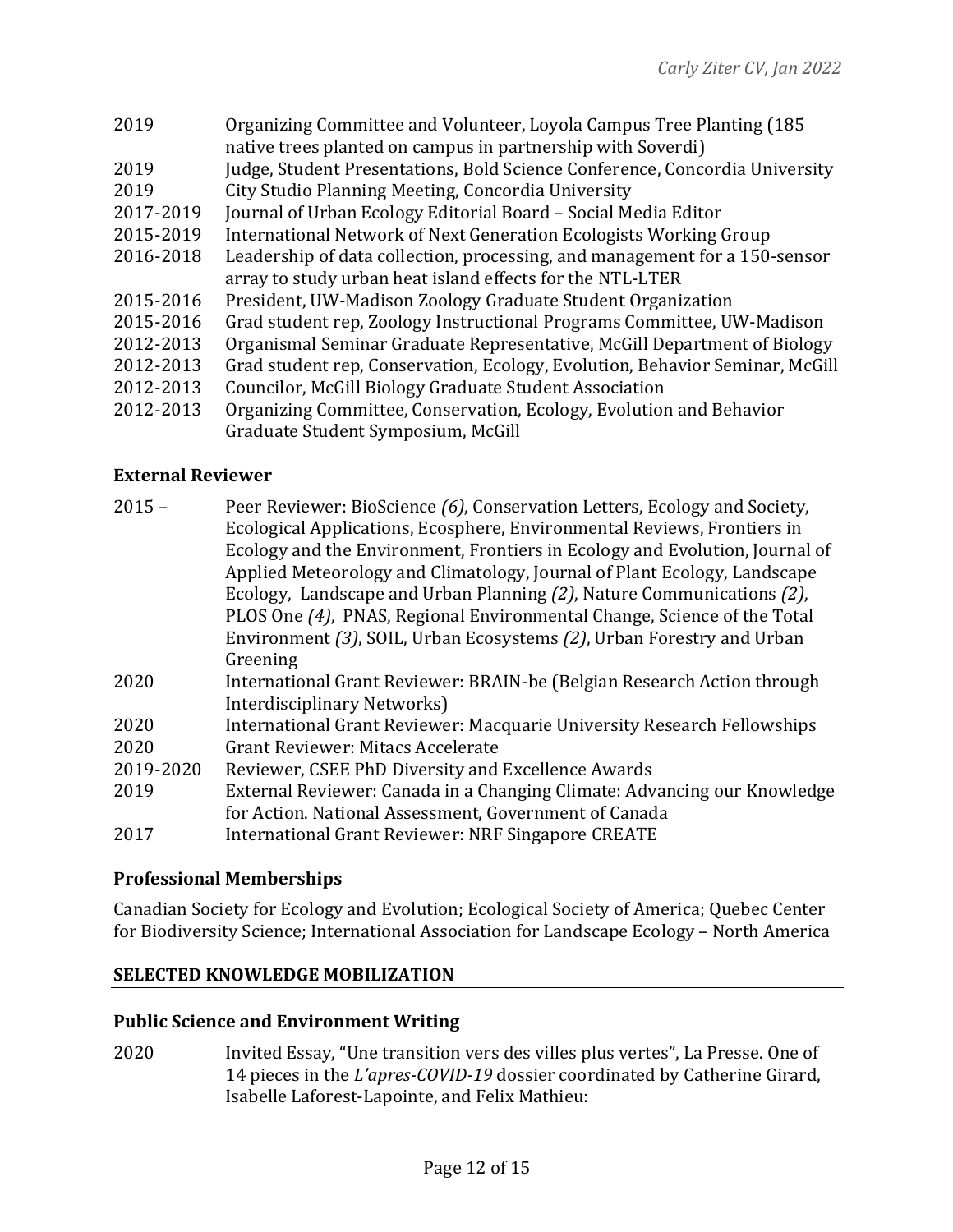https://www.lapresse.ca/debats/opinions/202005/05/01-5272273-laprescovid-19-une-transition-vers-des-villes-plus-vertes.php Invited Essay, Global COVID Roundtable, The Nature of Cities: https://www.thenatureofcities.com/2020/05/03/covid-has-upended-allthe-normal-routines-in-our-lives-and-work-how-do-you-imagine-you-mightbe-changed-by-it-both-professionally-but-also-personally-as-you-negotiatea-new-post-virus-norm/ Invited Essay, What is One Tree Worth, The Nature of Cities: https://www.thenatureofcities.com/2020/12/22/what-is-one-tree-worth/ Guest Contributor, Scientist Sees Squirrel Blog: https://scientistseessquirrel.wordpress.com/2020/03/03/in-praise-of-thered-pen-editing-as-an-act-of-caring/ and https://scientistseessquirrel.wordpress.com/2020/03/31/editing-asconversation/ Guest Contributor, Plant Love Stories Blog: https://www.plantlovestories.com/post/to-all-the-trees-i-ve-loved-before

## **Education and Outreach**

| 2021 | Speaker, Urban Ecology, Riparia (Canadian charity connecting women and<br>science on the water)                                                   |
|------|---------------------------------------------------------------------------------------------------------------------------------------------------|
|      | Co-organizer, Fibre-Arts Workshop, Canadian Society for Ecology and                                                                               |
|      | Evolution                                                                                                                                         |
|      | Invited Panelist, Urban Biodiversity Webinar, Concordia University and WWF<br><b>Campus Program</b>                                               |
|      | Featured in "Internet of Nature" book (forthcoming, Nadina Galle)                                                                                 |
|      | Featured researcher, "Chasing bats and tracking rats: urban ecology,<br>community science, and how we share our cities", Cylita Guy, Annick Press |
|      | Consultant, children's picture book about urban nature (Author Jaimie                                                                             |
|      | Franchi, funded by Canada Council for the Arts)                                                                                                   |
|      | Invited speaker at Dorshei Emit Synagogue, Tu B'shevat (New year for trees)                                                                       |
| 2020 | Invited speaker, The Walrus Talks Living Better (public audience 450 people)                                                                      |
|      | Invited speaker, St James Church Forest "Pick Up Day", Montreal City Mission                                                                      |
|      | *Trilingual event for new Canadians, facilitated by three Ziter lab students                                                                      |
|      | Invited talk on Science Careers, "Quest Lab", Mississippi State                                                                                   |
|      | Invited talk, "Urban Ecology Lab Breakfast", Seattle                                                                                              |
|      | Research featured in Urban Ecology Book (forthcoming, Marina Alberti)                                                                             |
| 2019 | Urban Biodiversity Exhibit as part of "Next Generation Cities" Programming<br>at Concordia 4 <sup>th</sup> Space, Montreal                        |
| 2018 | Invited speaker, Meet the Author Event, Young Ecosystem Service Specialists                                                                       |
|      | Invited speaker, 18th Annual Science Day, UW-Madison Arboretum                                                                                    |
|      | Public Lecture University Woods Oakwood Village                                                                                                   |
|      | Invited speaker, PEO International Chapter AE and DH                                                                                              |
| 2017 | Public lecture Dane County Community Gardens Coalition                                                                                            |
|      | Public lecture Madison Christian Community                                                                                                        |
|      | Public lecture Madison Public Library                                                                                                             |
|      |                                                                                                                                                   |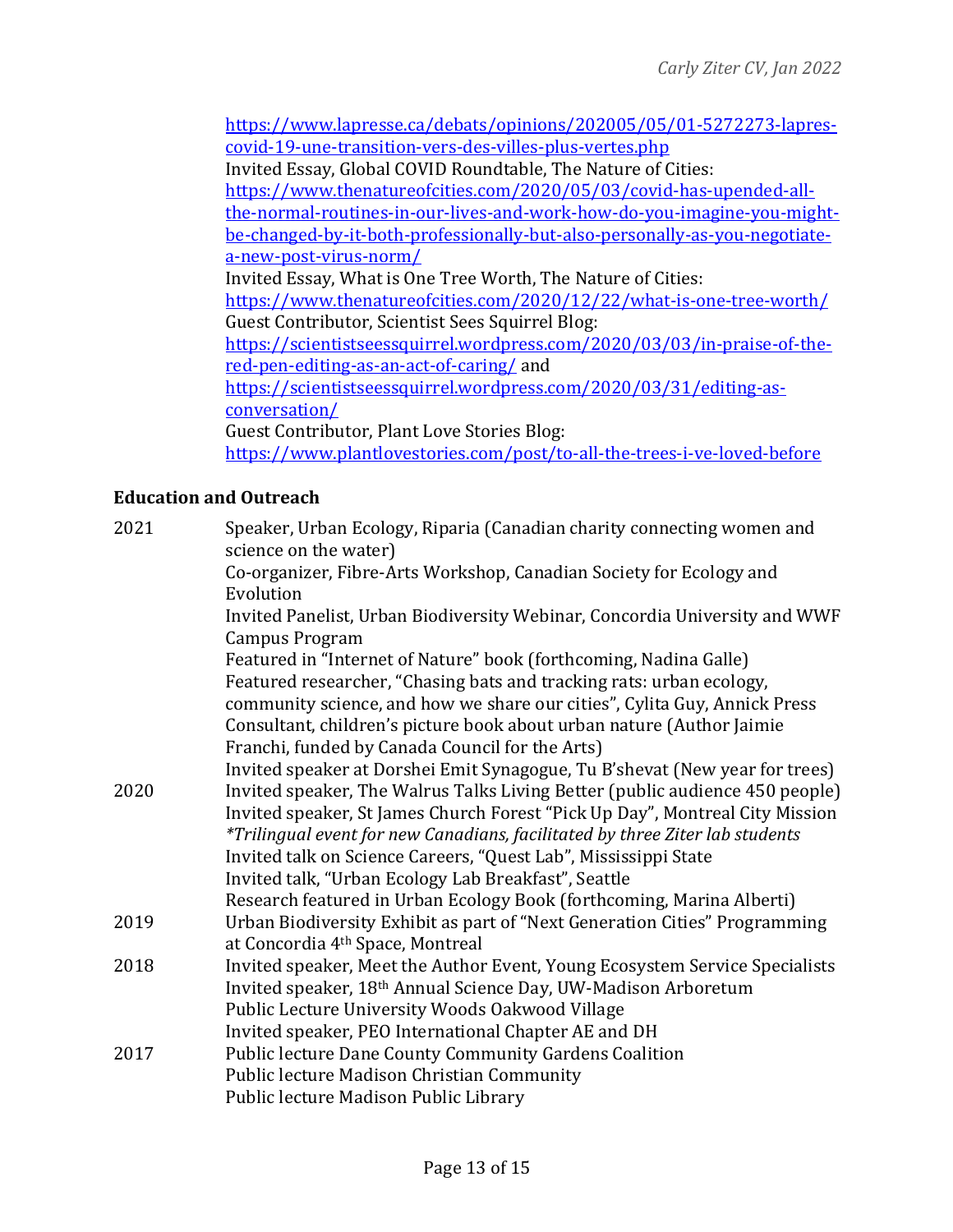|                        | Organized Madison's "Citywide Jumping Worm Survey", a citizen science<br>census to quantify presence and abundance of an invasive species, sponsored<br>by NTL-LTER, UW-Madison Integrative Biology, UW-Madison Arboretum<br>Invited speaker, 17th Annual Science Day, UW-Madison Arboretum<br>Guest Lecture, La Follette High School |
|------------------------|---------------------------------------------------------------------------------------------------------------------------------------------------------------------------------------------------------------------------------------------------------------------------------------------------------------------------------------|
|                        | Workshop facilitator, Meeting our future water needs: A technical workshop<br>for stakeholders by Water, Sustainability and Climate project, UW-Madison                                                                                                                                                                               |
| 2015-2017<br>2014-2016 | Outreach volunteer, UW-Madison's Science Expeditions (Annually, x3 years)<br>Outreach volunteer, Wisconsin Science Festival (Annually, x 3 years)                                                                                                                                                                                     |
| 2016                   | Presentation to UW Arboretum staff on invasive earthworm research<br>Invasive earthworm demonstration, U-Maine Field Natural History class                                                                                                                                                                                            |
|                        | Invasive earthworm demonstration, Forest Health workshop UW-Arboretum<br>Outreach volunteer, "Teen Science Cafés"                                                                                                                                                                                                                     |
|                        | Panelist, "Strategies for securing student grants", ESA, Fort Lauderdale FL                                                                                                                                                                                                                                                           |
| 2015-2016              | Outreach volunteer, UW-Madison Darwin Day (Annually, x2 years)                                                                                                                                                                                                                                                                        |
| 2015                   | Guest Instructor, UW-Madison Preschool Laboratory                                                                                                                                                                                                                                                                                     |
|                        | Outreach volunteer, Dane County Farm Technology Days, Sun Prairie, WI.<br>Invited Panellist, UW-Madison Undergraduate Zoological Society                                                                                                                                                                                              |
| 2013-2014              | Blogger, Jane Goodall Institute of Canada                                                                                                                                                                                                                                                                                             |
| 2014                   | Workshop lead, "Social Media, Websites, and Technology in Science<br>Communication". UW-Madison Graduate Student Informal Seminar Series<br>Project Manager "Linking Action & Research on Sustainability". A bilingual                                                                                                                |
|                        | science communication initiative through McGill's Office of Sustainability,<br>focused on training and supporting scientists in publicizing their research                                                                                                                                                                            |
| 2013                   | Social Media Coordinator, Project Manager "Montreal's Ecosystems at your                                                                                                                                                                                                                                                              |
|                        | Service". A bilingual science communication initiative through McGill's Office<br>of Sustainability, using storytelling to connect Montrealers with nature.                                                                                                                                                                           |
|                        | Panelist, Canadian Science Writer Association Annual Meeting, Montreal, QC.                                                                                                                                                                                                                                                           |
| 2011-2013              | Presenter (x10), Let's Talk Science, McGill University.                                                                                                                                                                                                                                                                               |
| 2012                   | Invited speaker, Curieux de Nature Lecture Series, Mont Saint Hilaire                                                                                                                                                                                                                                                                 |
|                        |                                                                                                                                                                                                                                                                                                                                       |

# **ADDITIONAL PROFESSIONAL EXPERIENCE AND TRAINING**

| 2019 | Participant, Intersectionality: What is it and how can it inform our workplace |
|------|--------------------------------------------------------------------------------|
|      | and research practices? Workshop from Society for Women Entering Ecology       |
|      | and Evolution Today                                                            |
| 2018 | Participant, How to use your science to inform and influence policy for        |
|      | concrete conservation outcomes. Workshop from Evidence for Democracy           |
| 2017 | Participant, Breaking the prejudice habit: Creating Inclusion and Overcoming   |
|      | Bias. Workshop led by Dr. Patricia Devine, Dr. William Cox, UW-Madison         |
|      | Participant, Diversity and Inclusivity Training, UW-Madison                    |
|      | Participant, COMPASS Workshop: Communicating your Science, UW-Madison          |
| 2016 | Invited Participant, National Geographic Storytelling Bootcamp, UW-Madison     |
| 2015 | Participant, Data Carpentry Workshop, UW-Madison                               |
|      | Invited participant, ComSciCon: National Science Communication Leadership      |
|      | Conference for Graduate Students. 50 selected students of 970 applicants       |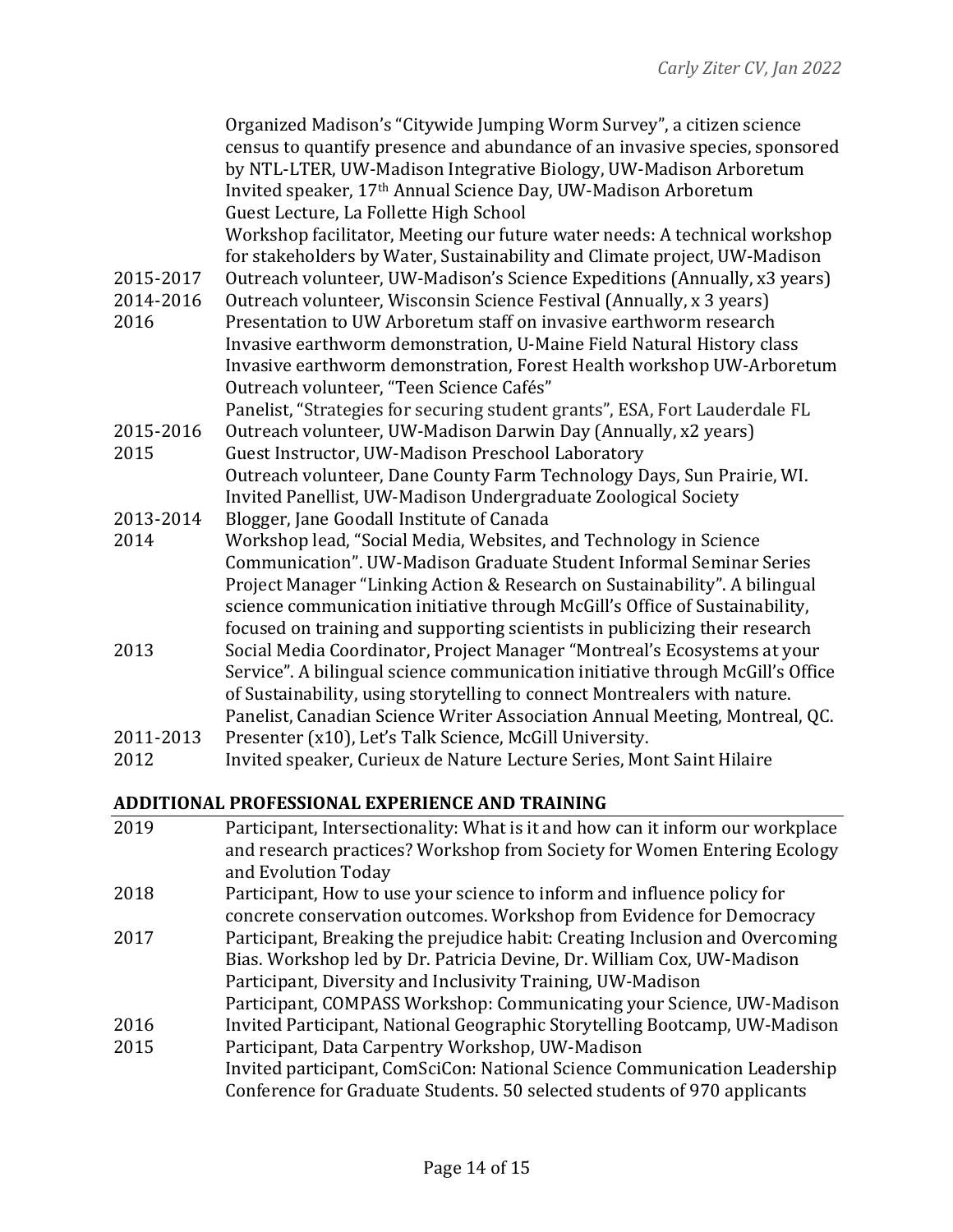2014 DIVERSITAS Youth Reporter. One of four international students selected to report on the DIVERSITAS Meeting and transition to Future Earth, Spain

#### **SELECTED MEDIA COVERAGE**

*My* work and that of my trainees is regularly featured in local, national, and international news and other media, appearing in over 40 print and broadcast stories in the past 2 years

| 2021 | In cities, money doesn't grow on trees, but more trees grow near money CBC<br>MONTREAL by Benjamin Shingler and Roberto Rocha (link)<br>Rewilding can be a boon for urban environments GLOBE AND MAIL by Kat<br>Tancock (link)                                                                                    |
|------|-------------------------------------------------------------------------------------------------------------------------------------------------------------------------------------------------------------------------------------------------------------------------------------------------------------------|
| 2020 | This is your brain on trees GLOBE AND MAIL by Hannah Hoag (link)<br>Urban beekeeping can be bad for wild bees CBC NEWS by Emily Chung (link)<br>(features postdoc MacInnis)                                                                                                                                       |
|      | Study asks N.D.G. residents to measure trees in their own backyards.<br>MONTREAL GAZETTE by T'Cha Dunlevy (link) (features student Hutt-Taylor)<br>What's in your backyard. Let's Go with Sabrina Marandola. CBC RADIO (link)<br>Landscape Ontario Podcast. Thinking Beyond the Park, with Scott Barber<br>(link) |
| 2019 | Why liveable cities need public spaces that aren't an afterthought, GLOBE<br>AND MAIL (link)                                                                                                                                                                                                                      |
|      | Les arbres, ces miniclimatiseurs. LE DEVOIR by Magdaline Boutros (link)<br>Cities turn to urban forest to combat climate change. GLOBE AND MAIL by<br>David Israelson (link)                                                                                                                                      |
|      | Trees nature's air conditioner. All in a Weekend. CBC RADIO by Jill Walker<br>(link)                                                                                                                                                                                                                              |
|      | Science of Summer: How many trees does it take to cool a city. OTTAWA<br>CITIZEN by Tom Spears (link)                                                                                                                                                                                                             |
|      | City trees can offset neighbourhood heat islands, Concordia researcher says.<br>CONCORDIA NEWS, by Patrick Lejtenyi (link) *covered in several outlets,<br>including NSF DISCOVERY, MONTREAL GAZETTE, front page of REDDIT<br>(received 1.4k comments, 48.6 upvotes)                                              |
|      | Study suggests trees are crucial to the future of our cities. UW-MADISON<br>NEWS, by Adam Hinterthuer (link) *covered in several outlets, including<br>POPULAR SCIENCE, EVENING STANDARD, EARTH.COM, GEEK.COM,<br><b>ANTHROPOCENE MAGAZINE</b>                                                                    |
| 2018 | A secret superpower, right in your backyard. THE NEW YORK TIMES by<br>Kendra Pierre-Lois (link)<br>Green spaces in cities help control floods, store carbon. UW-MADISON NEWS,                                                                                                                                     |
|      | by Adam Hinterthuer (link) *covered in several outlets, including NATURAL<br>CAPITAL COALITION, PREVENTIONWEB, VRT BELGIUM, TIMES COLONIST                                                                                                                                                                        |
| 2017 | Citizen scientists scour Madison area for invasive jumping worms. UW-<br>MADISON NEWS, by Eric Hamilton (link)                                                                                                                                                                                                    |
| 2016 | Urban Ecosystem Services. Radio interview, EARTHSPEAK RADIO: WSUM                                                                                                                                                                                                                                                 |